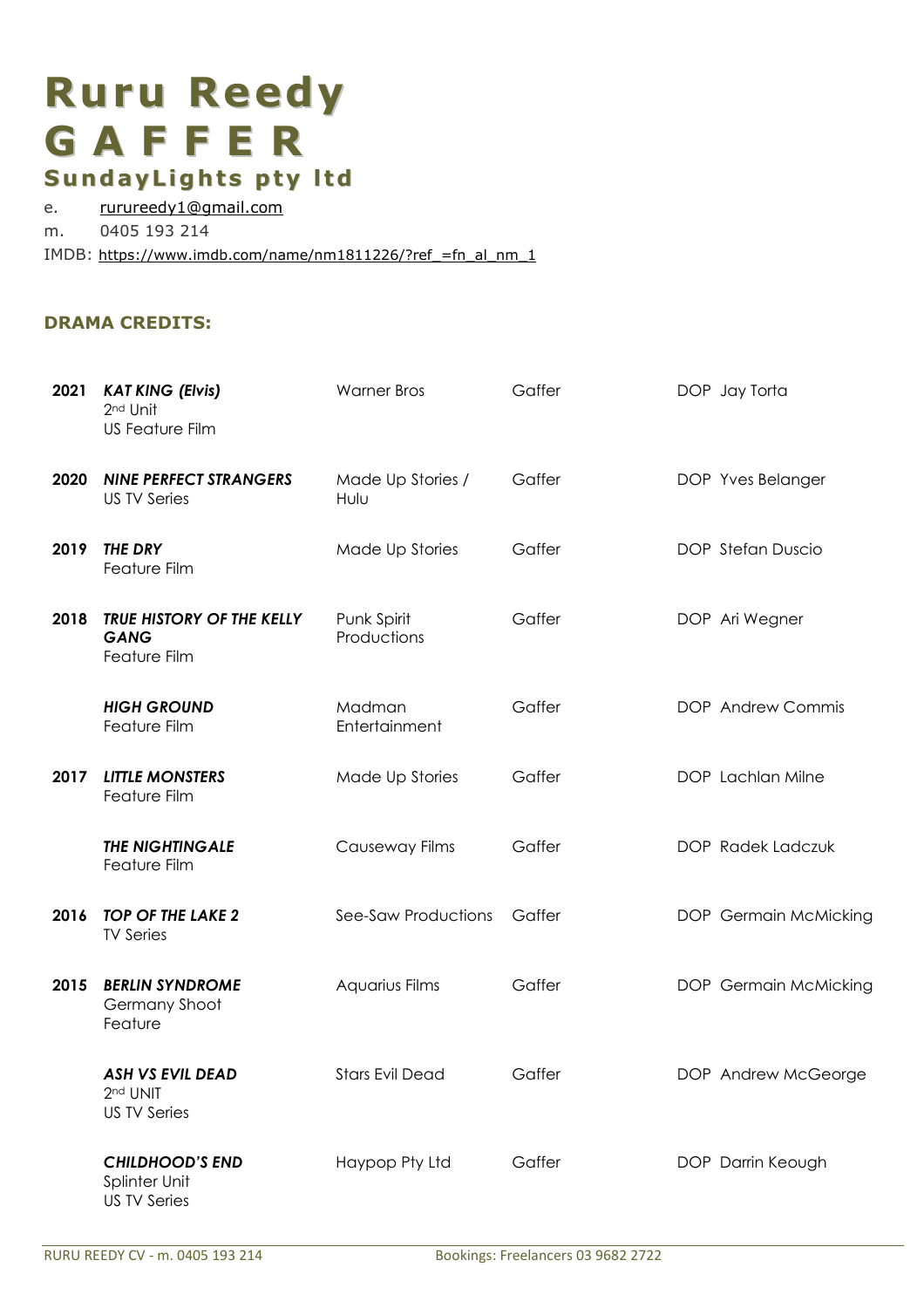# **GAFFER CREDITS Cont…**

| 2014 | <b>HOLDING THE MAN</b><br>Feature Film                                                 | <b>Goalpost Pictures</b>         | Gaffer                       | DOP Germain McMicking                |
|------|----------------------------------------------------------------------------------------|----------------------------------|------------------------------|--------------------------------------|
|      | THE LIGHT BETWEEN OCEANS<br>Feature Film                                               | <b>LBO Productions</b>           | Australian Rigging<br>Gaffer | DOP Adam Arkapaw                     |
|      | <b>LOVE CHILD Series 2</b><br><b>TV Series</b>                                         | Playmaker Media                  | Gaffer                       | DOP Bruce Young<br><b>Nick Owens</b> |
|      | <b>HOUSE HUSBANDS Series 3</b><br><b>TV Series</b>                                     | Playmaker Media                  | Gaffer                       | DOP Nick Owens                       |
| 2013 | OFFSPRING Series 4 - 2nd Unit<br><b>TV Series</b>                                      | Southern Star                    | Gaffer                       | <b>DOP</b> Darrell Martin            |
|      | <b>LOVE CHILD Series 1</b><br><b>TV Series</b>                                         | Playmaker Media                  | Gaffer                       | DOP Nick Owens                       |
|      | <b>HOUSE HUSBANDS Series 2</b><br><b>TV Series</b>                                     | Playmaker Media                  | Gaffer                       | DOP Nick Owens                       |
| 2012 | <b>GALORE</b><br>Feature Film                                                          | <b>Galore Productions</b><br>Ltd | Gaffer                       | DOP Stefan Duscio                    |
|      | <b>PROBLEMS</b><br><b>TV Series</b>                                                    | Guesswork Television             | Gaffer                       | DOP Simon Chapman ACS                |
|      | <b>HOUSE HUSBANDS Series 1</b><br><b>TV Series</b><br>$Eps 9 - 12$                     | Playmaker Media                  | Gaffer                       | DOP Nick Owens                       |
|      | <b>MYSTERY OF A HANSOM CAB</b><br><b>TV Movie</b>                                      | Burberry / ABC                   | Gaffer                       | DOP Jaems Grant ABC                  |
|      | <b>OFFSPRING Series 3 2nd Unit</b><br><b>TV Series</b>                                 | Southern Star                    | Gaffer                       | DOP Jaems Grant ACS                  |
| 2011 | <b>OFFSPRING Series <math>2 - 2^{nd}</math> Unit Southern Star</b><br><b>TV Series</b> |                                  | Gaffer                       | DOP Jaems Grant ACS                  |
|      | <b>AUSTRALIA ON TRIAL</b><br>Docudrama Miniseries                                      | December Films                   | Gaffer                       | DOP Jaems Grant ACS                  |
| 2010 | <b>OFFSPRING Series <math>1 - 2^{nd}</math> Unit</b> Southern Star<br><b>TV Series</b> |                                  | Gaffer                       | DOP Jaems Grant ACS                  |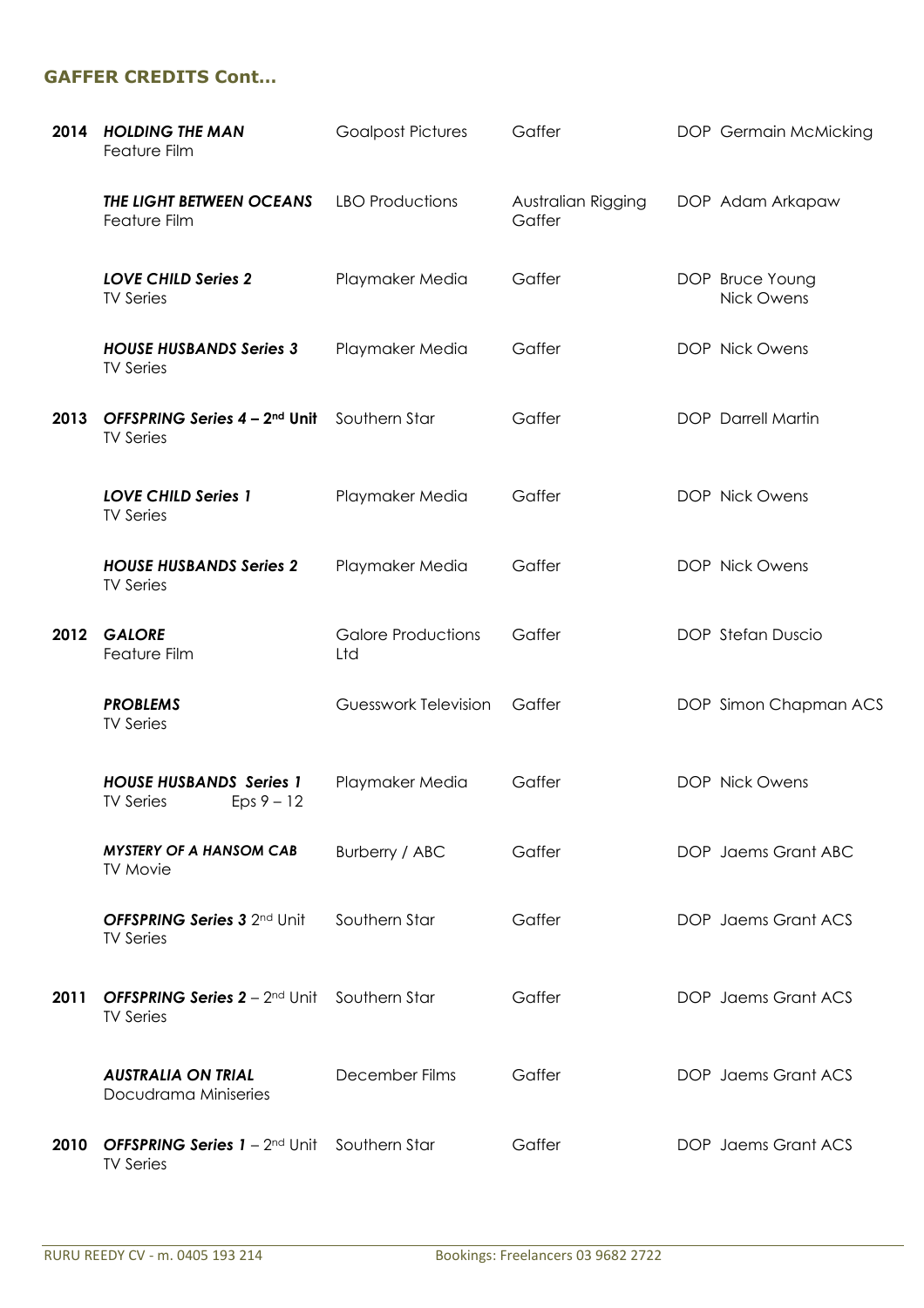## **GAFFER CREDITS Cont…**

| 2009 | <b>EVELYN AND EVERYONE</b><br>Short Film   |                  | Gaffer | DOP Callan Green     |
|------|--------------------------------------------|------------------|--------|----------------------|
| 2007 | <b>CACTUS</b><br>Feature Film              | Open Space Films | Gaffer | DOP Florian Emmerich |
|      | THE GATES OF HELL<br>Feature Film          | Cascade Films    | Gaffer | DOP Marc Windon      |
| 2006 | THE COURT OF LONELY ROYALS<br>Feature Film |                  | Gaffer | DOP Marc Windon      |

# **HISTORY**

| 2011         | <b>TANGLED</b><br><b>TV Series</b>              | Southern Star            | Best Boy                          | Gaffer Adam Hunter   |
|--------------|-------------------------------------------------|--------------------------|-----------------------------------|----------------------|
| 2010         | DON'T BE AFRAID OF THE DARK<br>US Feature       | Miramax Films            | 1 <sup>st</sup> Electrics         | Gaffer Karl Engeler  |
|              | <b>WINNERS &amp; LOSERS</b><br><b>TV Series</b> | 7 Network                | Best Boy                          | Gaffer Con Mancuso   |
| 2009         | <b>SOUTH SOLITARY</b><br>Feature Film           | MacGowan Films           | Best Boy                          | Gaffer Adam Hunter   |
|              | <b>UNDERBELLY Series 2</b><br><b>TV Series</b>  | Screentime               | Best Boy                          | Gaffer Adam Hunter   |
|              | SAVED<br><b>TV Movie</b>                        | Big & Little Films P/L   | Best Boy                          | Gaffer Adam Hunter   |
| 2008         | <b>THE KNOWING</b><br><b>US Feature</b>         | Summit Entertainment     | Electrics                         | Gaffer Shaun Conway  |
| 2008<br>2007 | THE PACIFIC<br><b>US TV Mini Series</b>         | Dreamworks               | <b>Senior Electrics</b>           | Gaffer Karl Engeler  |
| 2006         | WHERE THE WILD THINGS ARE<br><b>US Feature</b>  | <b>Warner Bros</b>       | <b>Senior Electrics</b>           | Gaffer Karl Engeler  |
|              | <b>BIRD FLU</b><br><b>US TV Movie</b>           |                          | Electrics                         | Gaffer Thad Lawrence |
|              | <b>ROGUE</b><br>Feature Film                    | Emu Creek Pics           | Electrics                         | Gaffer Karl Engeler  |
| 2005         | <b>MACBETH</b><br>Feature Film                  | <b>Mushroom Pictures</b> | Electrics                         | Gaffer Karl Engeler  |
|              | SUPERMAN<br><b>US Feature</b>                   | <b>Warner Bros</b>       | <b>Rigging Elex</b><br>Additional | Gaffer Shaun Conway  |
| 2005         | <b>CHARLOTTE'S WEBB</b><br><b>US Feature</b>    | <b>Paramount Pics</b>    | Electrics<br>Additional           | Gaffer Karl Engeler  |